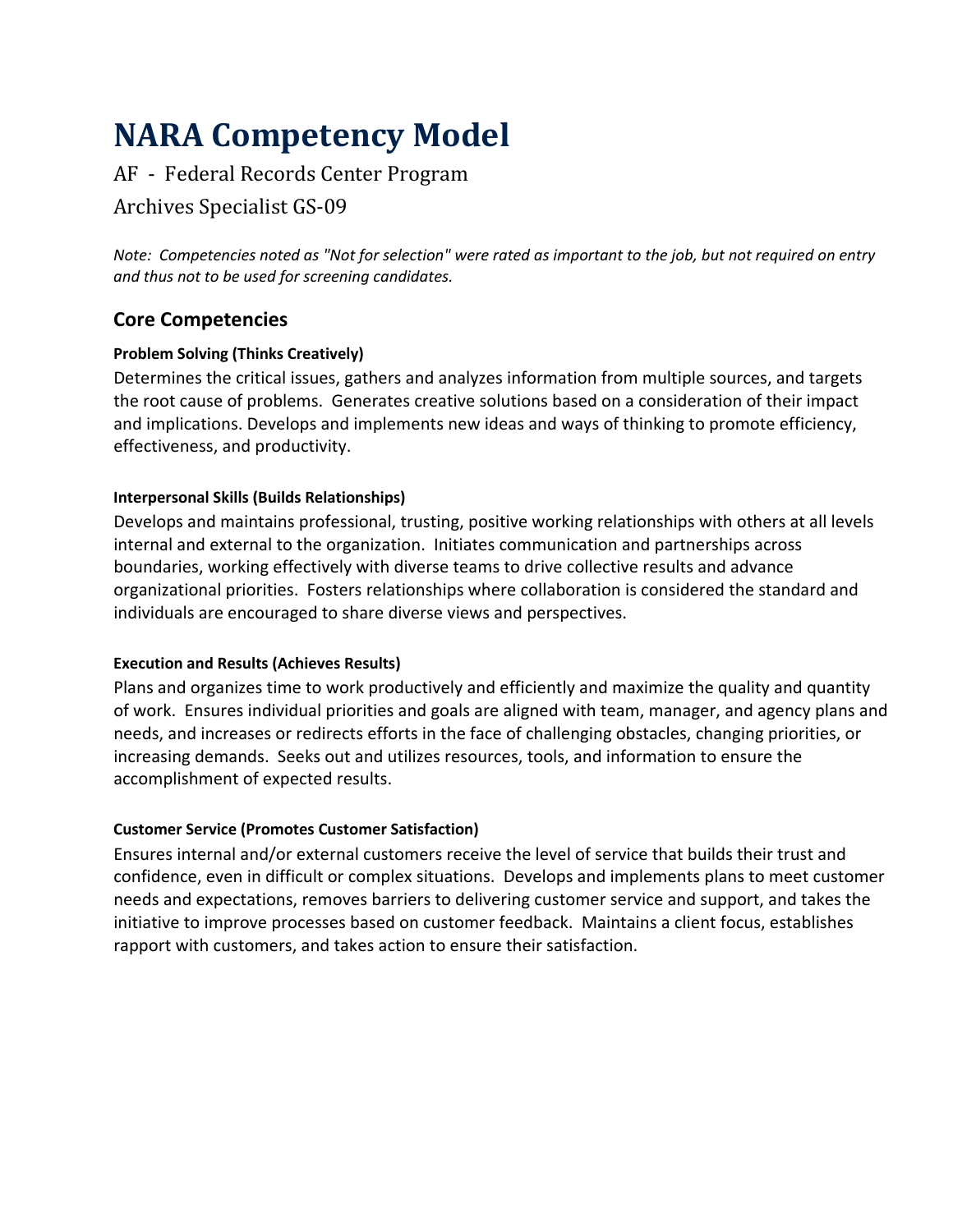#### **Communication (Targets Communication)**

Conveys information to others clearly and respectfully. Tailors the amount, style, and content of messages to the needs of the audience and handles and resolves questions and contrary opinions in a positive and constructive manner. Employs active listening techniques to show others that their opinions are valued and provides feedback that is comprehensive and actionable. Prepares documents and presentations that are cogent, accurate, and well organized.

## **Organizational Awareness (Promotes Organizational Awareness)**

Acts to support the agency's mission and function, clarifying and promoting the value and importance of agency programs, policies, procedures, rules, and regulations to work activities. Takes a broad business perspective by integrating approaches and solutions to support and achieve NARA's mission and goals. Identifies and analyzes the potential impact of external factors (for example, updates to best practices, changes in legislation) on the agency's business, customers, and work products.

## **General Competencies**

## **Embraces Continual Learning**

Seeks opportunities to expand knowledge and skills through formal and informal education, training, and feedback. Identifies and leverages own strengths and developmental needs and strives to improve own skills. Acquires new knowledge related to business, professional, and technological changes and developments. Demonstrates and supports continual learning, and shares knowledge and expertise with others.

## **Utilizes Computer Technology**

Utilizes computer technology and software applications (e.g., word processing, spreadsheets, databases, web-based tools) to perform work activities. Applies technologies and/or tools to improve work, productivity, or customer service.

## **Technical Competencies**

## **Manages Record Life Cycle**

Demonstrates and communicates knowledge and understanding of the record lifecycle, including the interrelationship of each stage of the lifecycle. Participates in and/or leads the development and implementation of life cycle management programs, policies, procedures, appraisals, schedules, training, audits, and outreach initiatives. Provides technical assistance and support to others within the agency and other Federal agencies on records creation, maintenance, and disposition in all media and formats. This may include issues related to access and security. Maintains currency in changes in technology and research needs as well as new methods for managing Federal records in all media and formats.